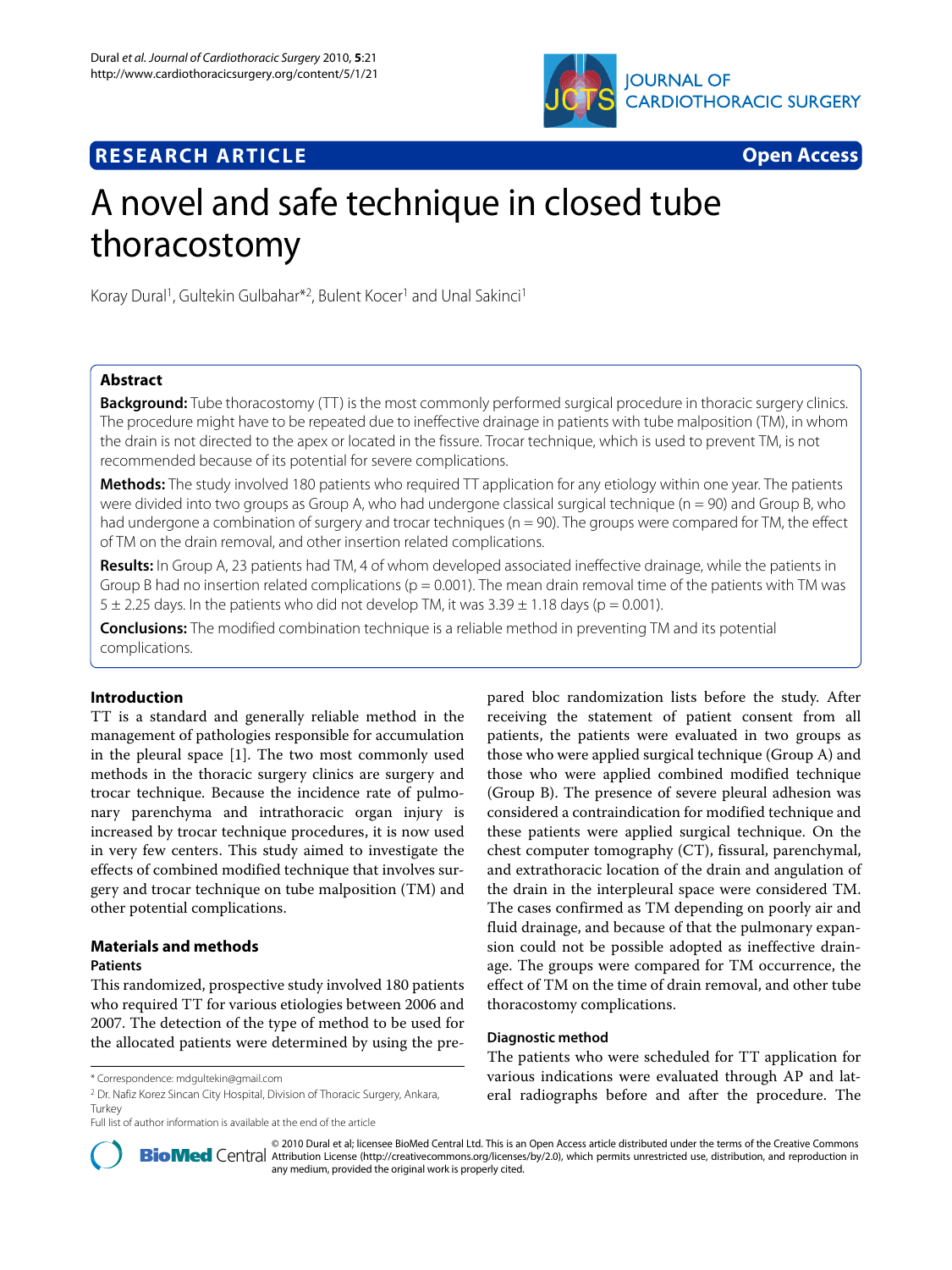patients with suspected TM or severe complications were evaluated through thorax CT.

#### **Surgical technique**

Surgical TT was performed in all the patients. After local anesthesia was achieved with lidocaine HCl, TT was performed through 5th, 6th, or 7th intercostal space, or at the anterior or mid-axillary level depending on the etiology. In this technique, the stages of TT application are as follows: after sterilization of the area with betadine solution, an incision of nearly 2 cm is made on the proper location where it is parallel to the upper margin of the lower rib. Following blunt dissection with dissection clamp, the pleural space is penetrated. Any parenchymal adhesions, if present, are eliminated through finger exploration. A thorax drain of proper size (28 or 32F) for the indication is placed into the pleural space with the help of a macro clamp and connected to an underwater drainage system. Finally, a U-suture is made for use in drain fixation and removal.

## **Modified combined technique TT**

The patients were prepared as in the surgical technique and were performed local anesthesia. An incision of nearly 2 cm was made at the proper location. In trocar

technique, after penetrating into the pleural space, the trocar and drain together are advanced towards the apex by using force. This technique was modified and started as in the surgical technique. After penetrating the pleural space with blunt dissection, the adhesions in the pleural space were explored using a finger. Then, thoracic trocar and 28-32F XRO translucent PVC drain (Vygon<sup>®</sup>) was advanced towards the pleural space and directed to the apex. After the combination was advanced about 15 cm, the trocar was withdrawn about 10 cm, and thus, the free end of the drain was advanced until it reached and was placed in the apex. Then, the trocar was withdrawn until the end of the drain that was outside the thorax. Upon clamping the drain on its proximal, the trocar was completely withdrawn and the drain was connected to the underwater drainage system. After the drain was fixed, the procedure was completed.

## **Statistical Method**

Chi-square test was used for significance and p < 0.05 was considered statistically significant.

#### **Results**

Group A comprised 87 male patients (96. 7%) and 3 female patients. The mean age of the patients in Group A

| Table 1: The distribution of the patients in both groups according to their etiologies. |  |  |  |
|-----------------------------------------------------------------------------------------|--|--|--|
|-----------------------------------------------------------------------------------------|--|--|--|

| <b>Etiology</b>             | <b>Group A</b> |      | <b>Group B</b> |      |
|-----------------------------|----------------|------|----------------|------|
|                             | n              | $\%$ | $\mathbf n$    | $\%$ |
| Stab wound injuries         | 30             | 33.3 | 28             | 31.1 |
| Firearm injury              | 9              | 10   | 6              | 6.7  |
| Spontaneous<br>pneumothorax | 28             | 31.1 | 27             | 30   |
| Motor vehicle injuries      | 9              | 10   | 8              | 8.9  |
| Pedestrian injuries         | 5              | 5.6  | 5              | 5.6  |
| Assault                     | 3              | 3.3  | 3              | 3.3  |
| Fall                        | $\overline{4}$ | 4.5  | 11             | 12.2 |
| Pleural effusions           | $\mathbf{1}$   | 1.1  | $\mathbf{1}$   | 1.1  |
| Empyema                     | $\mathbf{1}$   | 1.1  | $\mathbf{1}$   | 1.1  |
| <b>TOTAL</b>                | 90             | 100  | 90             | 100  |

The differance between clinical characteristics of two groups were insignificant, statistically ( $p > 0.05$ ; Chi-Square test).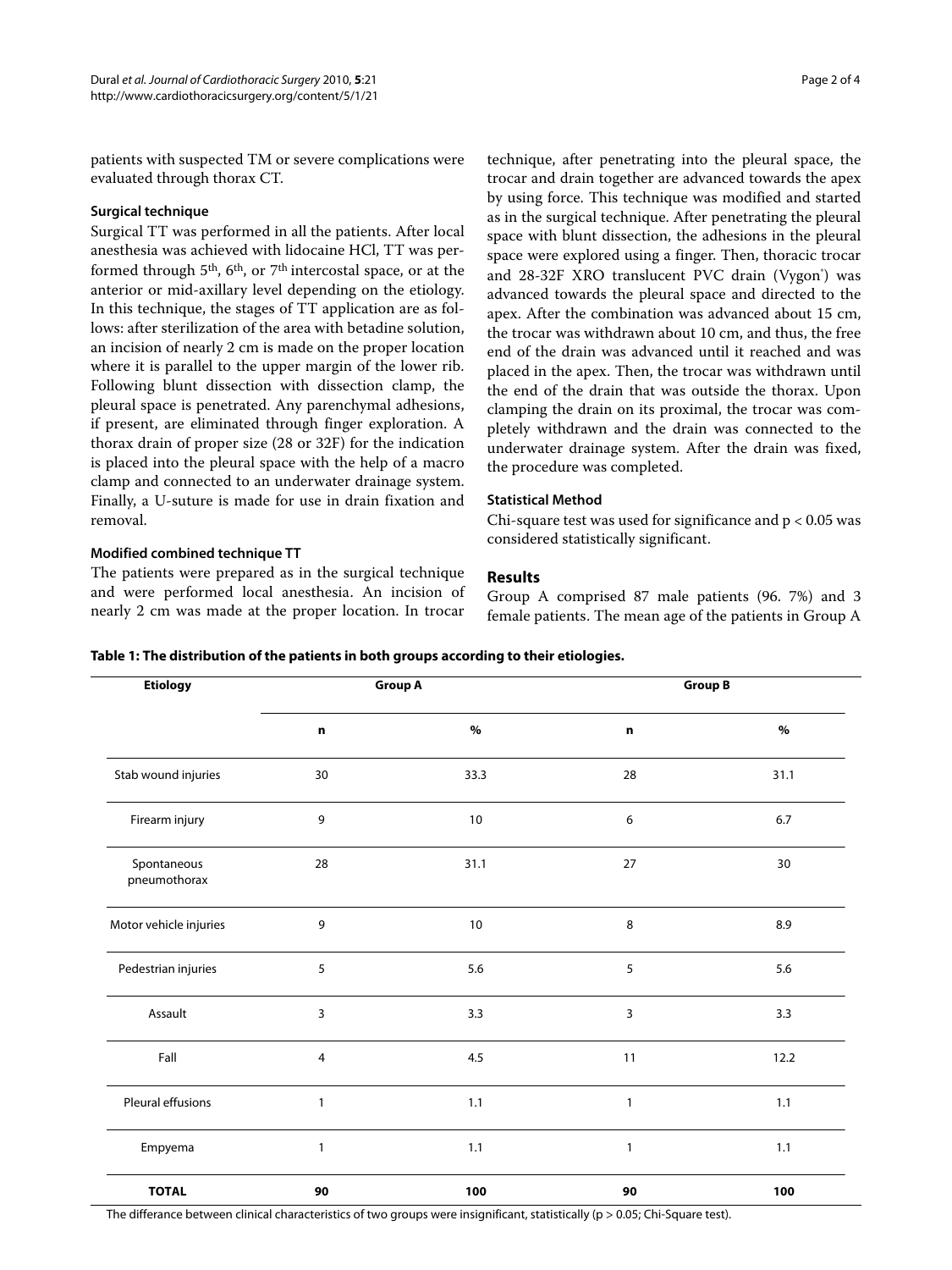was 34.70 years. Group B comprised 81 male patients (90%) and 9 female patients. The mean age of the patients in Group B was 35.75 years.

The most common etiology in both groups was stab wound injuries (Table 1).

The most common late-stage complication associated with TT was prolonged air leak (Table [2](#page-2-0)).

In Group A, 23 (25.5%) patients developed TM, and in 4 (4.4%) of these patients, TM led to ineffective drainage (Figure [1](#page-3-1), Figure [2\)](#page-3-2). In Group B, however, no technical complications occurred ( $p = 0.001$ ).

In the patients with no TM, the mean drain removal time was  $3.39 \pm 1.18$  days, while in the patients with TM, the mean drain removal time was  $5 \pm 2.25$  days (p = 0.001).

# **Discussion**

TT is the most commonly performed surgical procedure in thoracic surgery clinics [[1](#page-3-0)[,2](#page-3-3)]. In experienced hands, its complication rate is low and can be used safely [\[3](#page-3-4)]. One of the important factors affecting the complication rates of TT is the method of TT used. Severe complications have been reported particularly during TT procedure; thus, in many clinics, trocar technique is no longer used [\[4](#page-3-5)-[7\]](#page-3-6). In this method, application of drain without finger exploration can cause pulmonary parenchymal injuries because of the impossibility of determination of the pleural adhesions. Also pulmonary, cardiac, esophageal and main vascular injuries may occur by trochar that has a sharp point en route pleural space. In the other hand failing the trochar assistance; it could not be possible to place the drain into the pleural space without TM formation. This identified modified combined technique has a purpose to take advantages of the other two techniques.

When the drain is not directed towards the apex in the pleural space, it is termed as TM. This complication occurs in 4 locations: intraparenchymal, fissural, extrathoracic locations, and angulation of the drain in the pleural space. Although TM usually occurs in urgent TT procedures, it may also be associated with the method of TT used. In a study where TM was defined in fissural or parenchymal location, trocar technique was shown to increase the risk of TM [[8\]](#page-3-7).

On the other hand, angulation of the drain in surgical technique is not a rare occasion. In such cases, poor drainage may be associated with the angulation point and the degree of angulation of the drain because angulation often reduces the diameter of the lumen. This may result in failure in effective drainage depending on the diameter of the parenchymal defect particularly in pneumothorax. Some authors recommend the withdrawal and reinsertion of the drain in case of TM, while others suggest keeping the drain in its place if effective drainage is achieved [[9\]](#page-3-8). Although leaving the drain at its location even when TM is determined seems plausible, perhaps the only exception is intraparenchymal location of TM. This may cause prolonged air leak and its potential complications. Moreover, after the drain is removed, the resultant air leak from the defect that is caused by the drain may lead to pneumothorax or hemothorax or both.

With the use of the method described here, which consists of a combination of modified trocar and surgical TT techniques, we aimed to reduce the incidence of intrapleural angulations, which are commonly observed in surgical technique, and intraparenchymal-fissural locations, which are common with trocar technique, as well as pulmonary and cardiovascular injury. None of the patients involved in the study was performed trocar tech-

<span id="page-2-0"></span>

| <b>Complications</b>                              | <b>Group A</b> |             | <b>Group B</b> |             |
|---------------------------------------------------|----------------|-------------|----------------|-------------|
|                                                   | n              | %           | N              | $\%$        |
| Prolonged air leak                                | 6              | 6.7         | 4              | 4.4         |
| Ineffective drainage                              | 4              | 4.4         | $\mathbf 0$    | $\mathbf 0$ |
| Replaced drain                                    | 0              | $\mathbf 0$ | $\overline{2}$ | 2.2         |
| Complications<br>associated with drain<br>removal | $\overline{2}$ | 2.2         |                | 1.1         |
| <b>TOTAL</b>                                      | 12             | 13.3        | 7              | 7.8         |